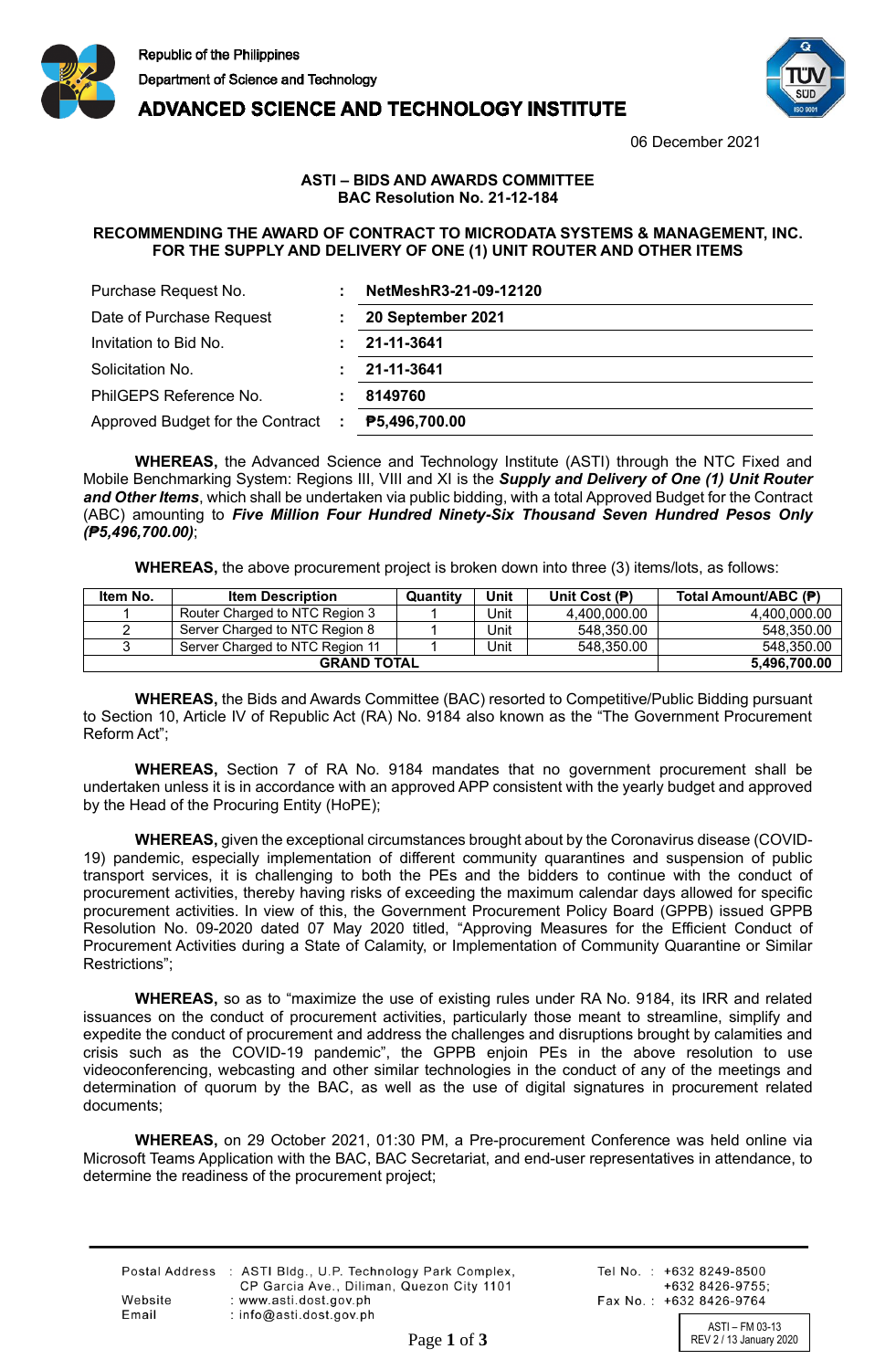**WHEREAS,** Article IV of RA No. 9184 stipulates that all procurement activities of government agencies shall be done through competitive bidding except as provided for in Article XVI thereof. In compliance therewith, the BAC posted the Invitation to Bid on the prescribed platforms;

**WHEREAS,** Letters of Invitation were sent to contact persons of the Commission on Audit, Philippine Institute for Supply Management and Philippine Chamber of Commerce and Industry to act as observers complying with the requirements provided under Section 13 of RA No. 9184 and its 2016 revised Implementing Rules and Regulations (IRR);

**WHEREAS,** on 11 November 2021, a Pre-bidding Conference was conducted for the procurement at hand using Microsoft Teams Application with the BAC, BAC Secretariat, end-user representatives, and prospective bidders present. Subsequently, only one (1) bidder purchased bidding documents, specifically, Microdata Systems and Management, Inc., and submitted bids before the deadline on 23 November 2021, at 09:30 AM;

**WHEREAS,** during the Opening of Bids, the technical component envelope of Microdata Systems and Management, Inc., was opened and rendered eligible for submitting complete and accurate documents. Hence, the financial envelope of the bidder was opened containing its respective bid, as outlined below.

| <b>Item</b> | <b>Description</b>              | Qty. | Unit          | Microdata Systems and Management, Inc. |                  |
|-------------|---------------------------------|------|---------------|----------------------------------------|------------------|
| No.         |                                 |      |               | Unit Amount (P)                        | Total Amount (P) |
|             | Router Charged to NTC Region 3  |      | Unit          | 4.379.949.00                           | 4.379.949.00     |
|             | Server Charged to NTC Region 8  |      | Unit          | -                                      |                  |
|             | Server Charged to NTC Region 11 |      | Unit          | -                                      |                  |
|             | <b>Total Bid Amount</b>         |      | P4,379,949.00 |                                        |                  |

**WHEREAS,** the Microdata Systems and Management, Inc.'s offer for Item No. 1 – Router Charged to NTC Region 3, amounting to Four Million Three Hundred Seventy-Nine Thousand Nine Hundred Forty-Nine Pesos Only (₱4,379,949.00), inclusive of all applicable taxes and fees and well within the ABC, was determined by the BAC as the Single Calculated Bid subject to post-qualification evaluation;

WHEREAS, per the technical evaluation and financial evaluation reports of the End-user Unit and the BAC, the bid of Microdata Systems and Management, Inc., was deemed compliant with all the requirements and conditions specified in the Bidding Documents, hence making their respective bid as the **Single Calculated Responsive Bid**; and

**WHEREAS,** Section 12.1(h) of the 2016 revised IRR of RA No. 9184 empowers the BAC to recommend the award of contract to the HoPE or his/her duly authorized representative.

**NOW, THEREFORE,** on the basis of the foregoing, **WE**, the members of the BAC, hereby recommend to the Director to **AWARD THE CONTRACT** via Competitive Bidding to the **MICRODATA SYSTEMS AND MANAGEMENT, INC.** for the **SUPPLY AND DELIVERY OF ONE (1) UNIT ROUTER CHARGED TO NTC REGION 3** with a total contract price amounting to **FOUR MILLION THREE HUNDRED SEVENTY-NINE THOUSAND NINE HUNDRED FORTY-NINE PESOS ONLY (₱4,379,949.00).**

DONE in Quezon City this 6<sup>th</sup> day of December 2021.

2021.12.13 15:41:48 +08'00'

**ALVIN E. RETAMAR** End-user  $M \sim$ 

signed by Lumauio Maricar Racho

Digitally

Digitally signed K& anivator by Aviñante Roxanne Sagun

**ROXANNE S. AVIÑANTE** BAC Member

John Jobert Mindoys

**JOHN ROBERT T. MENDOZA** BAC Member

(Attennano)

**JAYSON C. HERNANDEZ** BAC Member

**HAROLD BRYAN S. PALER** BAC Member